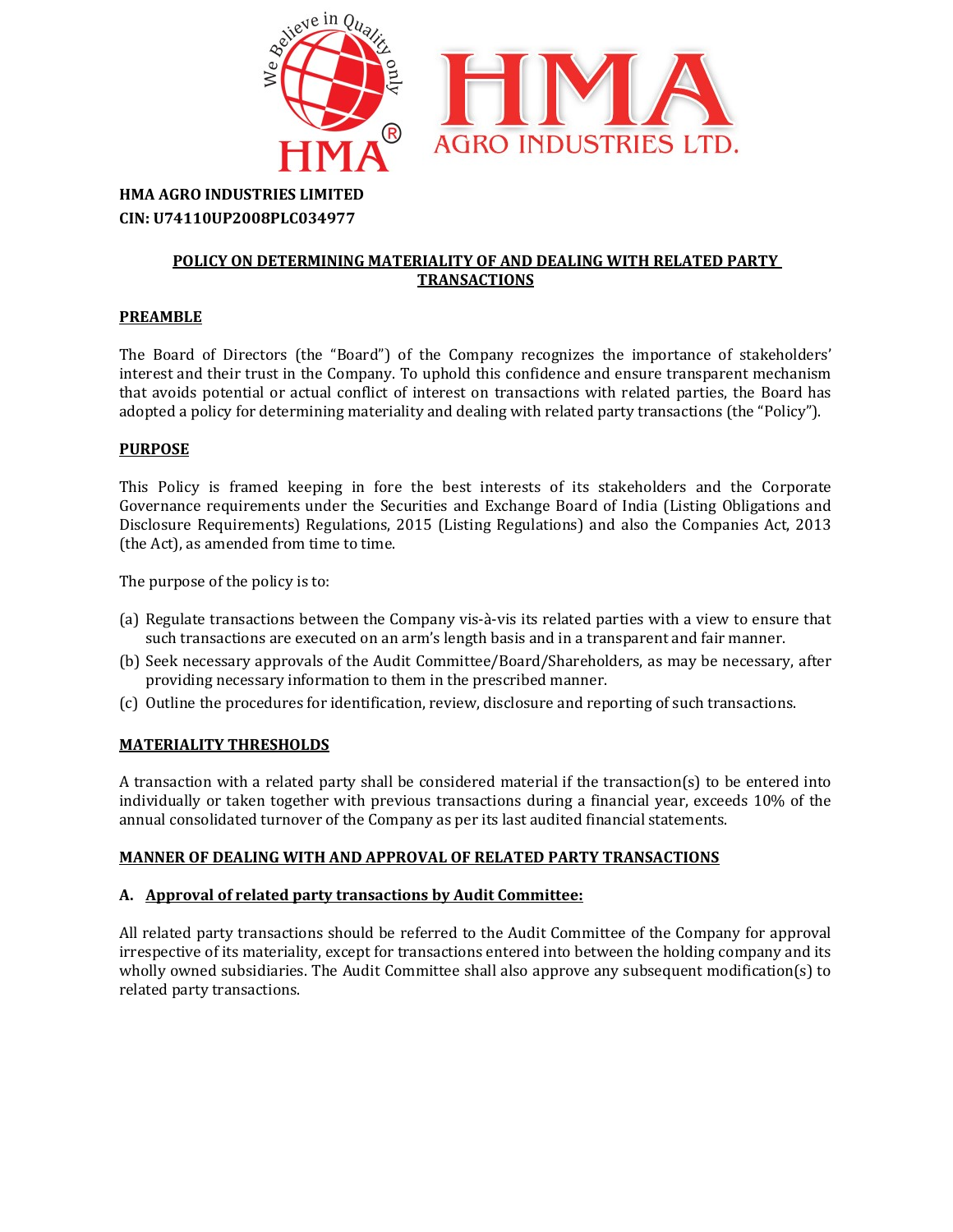

The Audit Committee shall consider the following while determining approval to related party transactions-

- (a) Nature of relationship with related party;
- (b) Nature, duration, material terms, monetary values and particulars of the contract or arrangement;
- (c) Any advance paid or received for the contract or arrangement, if any;
- (d) The manner of determining the pricing and other commercial terms, both included as part of the contract and not considered as part of the contract;
- (e) Whether the transaction is in the ordinary course of business and at arm's length basis; and
- (f) Any other information relevant or important for the Audit Committee/Board to take a decision on the proposed transaction.

#### Omnibus approval for related party transactions

The Audit Committee may grant omnibus approval for related party transactions (except for transactions in respect of selling and disposing of the undertaking of the Company) and such approval shall be applicable in respect of transactions which are repetitive in nature.

- 1. The Audit Committee shall grant omnibus approval as per following criteria:
	- i. The Audit Committee shall satisfy itself the need for such omnibus approval and that such approval is in the interest of the Company.
	- ii. The omnibus approval shall provide:
		- a. the name/s of the related party, nature of transaction, period of transaction;
		- b. maximum amount of transaction that can be entered into;
		- c. basis for arriving at the contracted price as per the Company's standard operating procedure;
		- d. Specific reason for entering into contract with the related party (e.g. proximity to the plant, preference of the OEM, quality of service/ product delivered);
		- e. Any other information relevant or important for the Audit Committee to take decision.
- iii. However, in case of related party transactions which cannot be foreseen and where the above details are not available, Audit Committee may grant omnibus approval provided the value does not exceed Rs.1 crore per transaction.
- 2. Audit Committee shall review, at least on a quarterly basis, details of related party transactions entered into by the Company pursuant to each of the omnibus approval given.
- 3. Such omnibus approvals shall be valid for a period not exceeding one year and shall require fresh approvals after the expiry of one year.
- 4. Omnibus approval shall not be granted in respect of selling and disposing of the undertaking of the Company.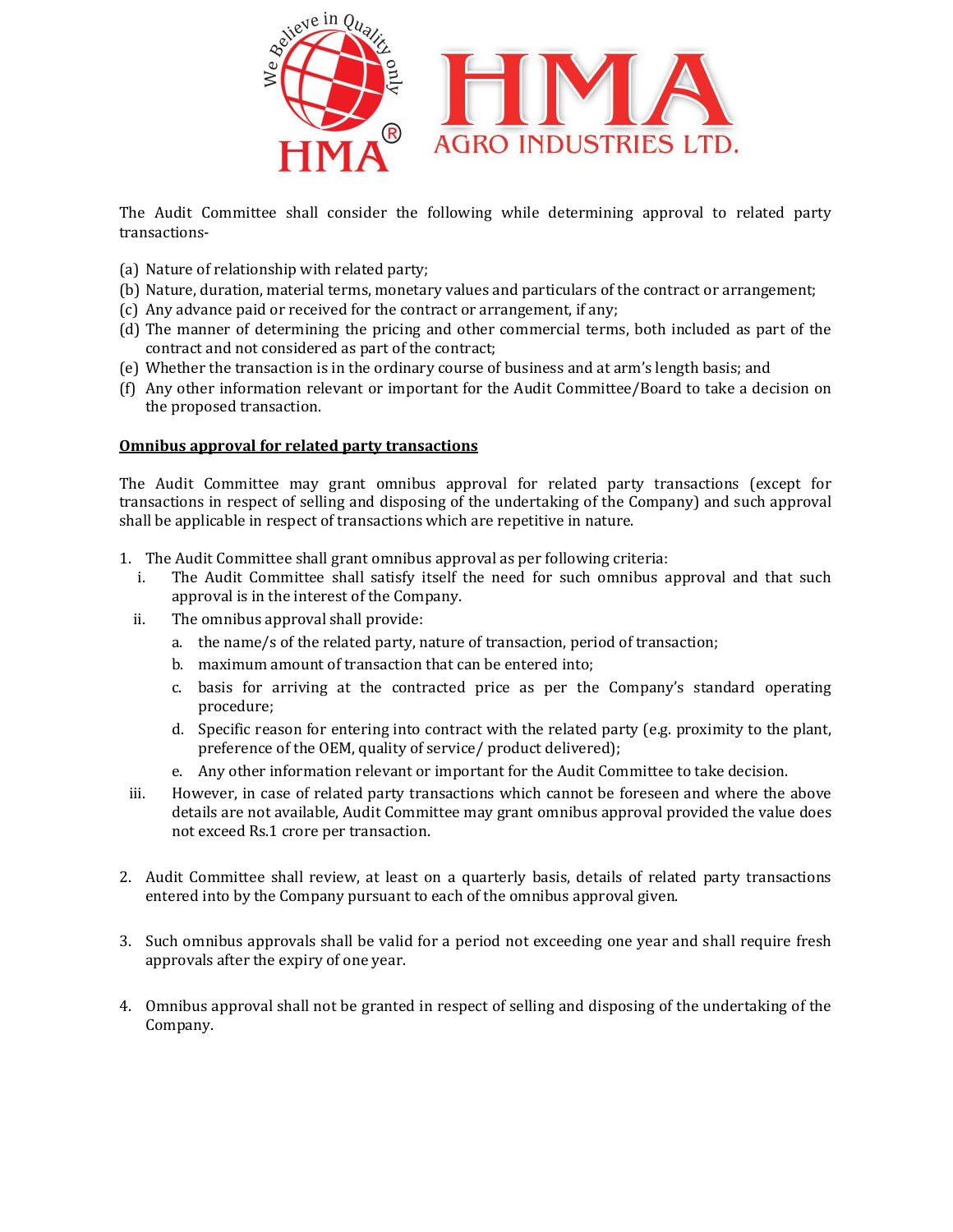

## B. Approval of the Board of Directors

In accordance of provisions of Section 188 of the Act all related party transactions specified under the said section and which are not in the ordinary course of business or are not at arm's length shall be required to be placed before the Board for its approval.

## C. Approval of the Shareholders of the Company

- 1. All transactions with a single related party during a financial year aggregating to over 10% of the last annual consolidated turnover of the Company will require approval of shareholders through resolution.
- 2. In addition to the above, the following transactions which are not in the ordinary course of business or are not at arm's length shall require approval by shareholders by way of a resolution.

| Details of transactions<br>be<br>to                                                                                                                         | Minimum threshold requiring Shareholders Approval |                               |                                           |                       |
|-------------------------------------------------------------------------------------------------------------------------------------------------------------|---------------------------------------------------|-------------------------------|-------------------------------------------|-----------------------|
| entered individually or taken<br>together during a financial year                                                                                           | Annual<br><b>Turnover</b><br>exceeding            | <b>Net Worth</b><br>exceeding | Value of<br>transaction(s)<br>exceeding   | Criteria              |
| Sale, purchase or supply of any<br>goods or material directly<br>$\alpha$<br>through appointment of agent                                                   | 10%                                               |                               | Rs. 100 crores                            | Whichever is<br>lower |
| Selling or otherwise disposing of, or<br>buying, property of any<br>kind<br>directly or through appointment of<br>agent                                     |                                                   | 10%                           | Rs. 100 crores                            | Whichever is<br>lower |
| Leasing of property of any kind                                                                                                                             | 10%                                               |                               | Rs. 100 crores                            | Whichever is<br>lower |
| Availing<br>of<br>rendering<br>or<br>any<br>directly<br>services<br>through<br>or<br>appointment of agent                                                   | 10%                                               |                               | Rs. 50 crores                             | Whichever is<br>lower |
| Appointment to any office or place<br>of profit in the company, its<br>subsidiary companies or associate<br>companies<br>at<br>monthly<br>a<br>remuneration |                                                   |                               | Remuneration<br>upto Rs.20.5<br>Lakh p.m. |                       |
| Remuneration for underwriting the<br>subscription of any security or<br>derivatives thereof of the company                                                  |                                                   | 1%                            |                                           |                       |

The approval of shareholders will not be required for transactions entered into between the holding company and its wholly owned subsidiaries.

3. The turnover or net worth shall be on the basis of the Company's audited financial statements for the preceding financial year.